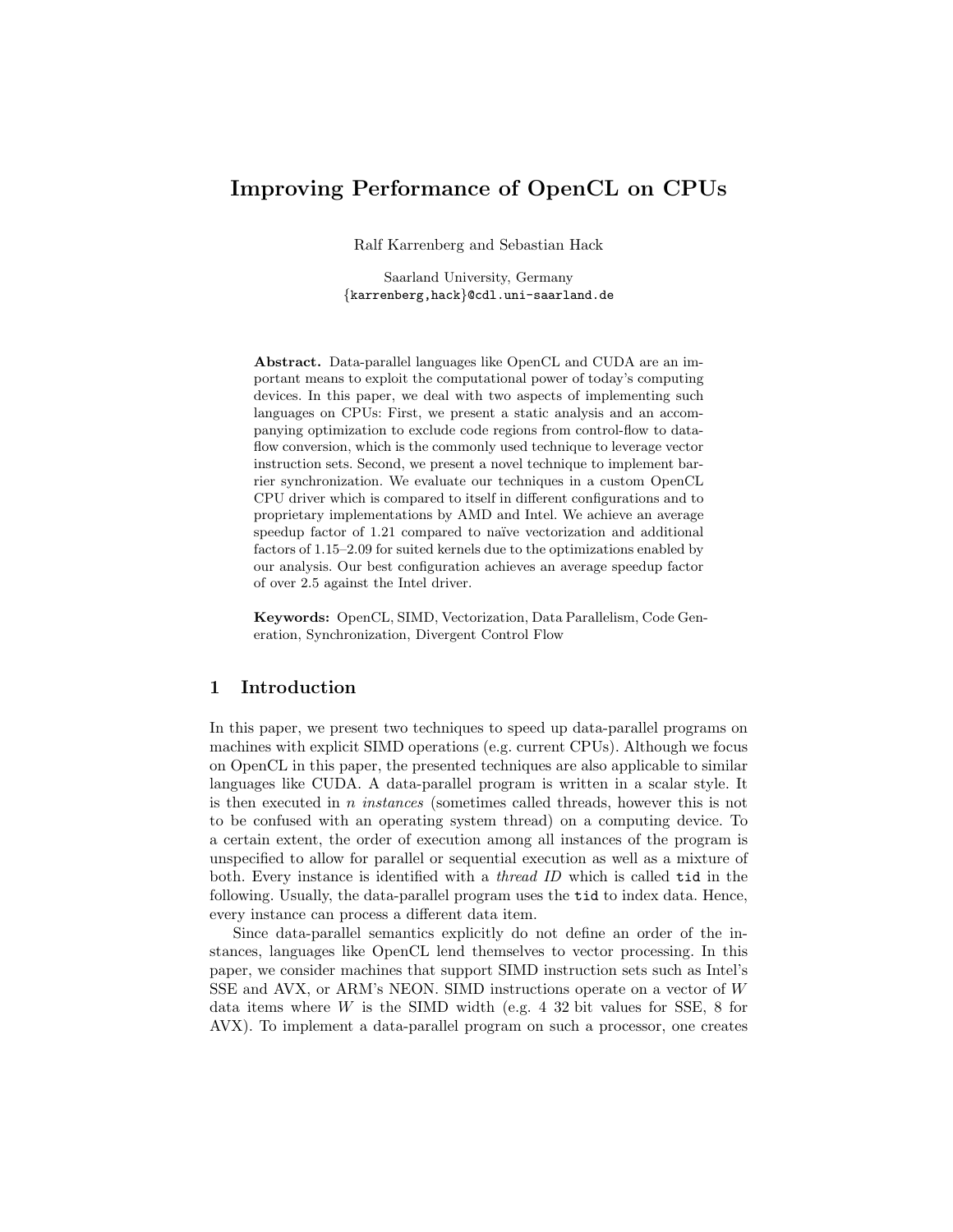a vector program that executes W instances of the original program in parallel. The challenge in this setting is divergent control flow: at a conditional jump, it might be the case that instance i takes the branch, while instance j does not. Hence, the vector program must accommodate both situations. Usually this is solved by control-flow to data-flow conversion [1] where branches are replaced by predicate variables which express the control condition. Then, control flow is linearized, i.e. the vector program executes every instruction of the program and masks out the inactive computations using the predicates. The latter happens either by explicit blending of the values or by instruction predication provided by the hardware.

However, applying control-flow linearization naïvely leaves some potential unexploited: in many data-parallel programs, several branches do not diverge because they depend on values which are the same (uniform) for all instances. Consider the example in Figure 1: The condition  $exp(x)$  only depends on uni-



Fig. 1. An example kernel, the control-flow graph of its scalar version, and one possible linearization of the vector version after applying control-flow to data-flow conversion.

form values.<sup>1</sup> Hence, the branch needs not be linearized because either all instances take it or none. In addition, the evaluation of the condition can be hoisted outside the kernel. On the other hand, the computations inside the branch cannot be hoisted because they depend on the variable tid which is not uniform across all instances.

Previous work [22] injects code into the *linearized* vector program to *dynam*ically test whether all instances evaluate a condition to the same value. If so, the corresponding code part can be bypassed by a branch, trading a reduction of the amount of executed code for some overhead for the dynamic test. While this reduces the number of instructions executed, it cannot compensate another drawback of control-flow to data-flow conversion: the increase of register pressure on architectures that do not support predication. Reconsider the example in Figure 1. When control flow is linearized, every variable that is live at the entrance of D will be live throughout C. Correspondingly, all variables live out

 $1$  Note that the arguments passed to the kernel are the same for every instance, hence they are uniform.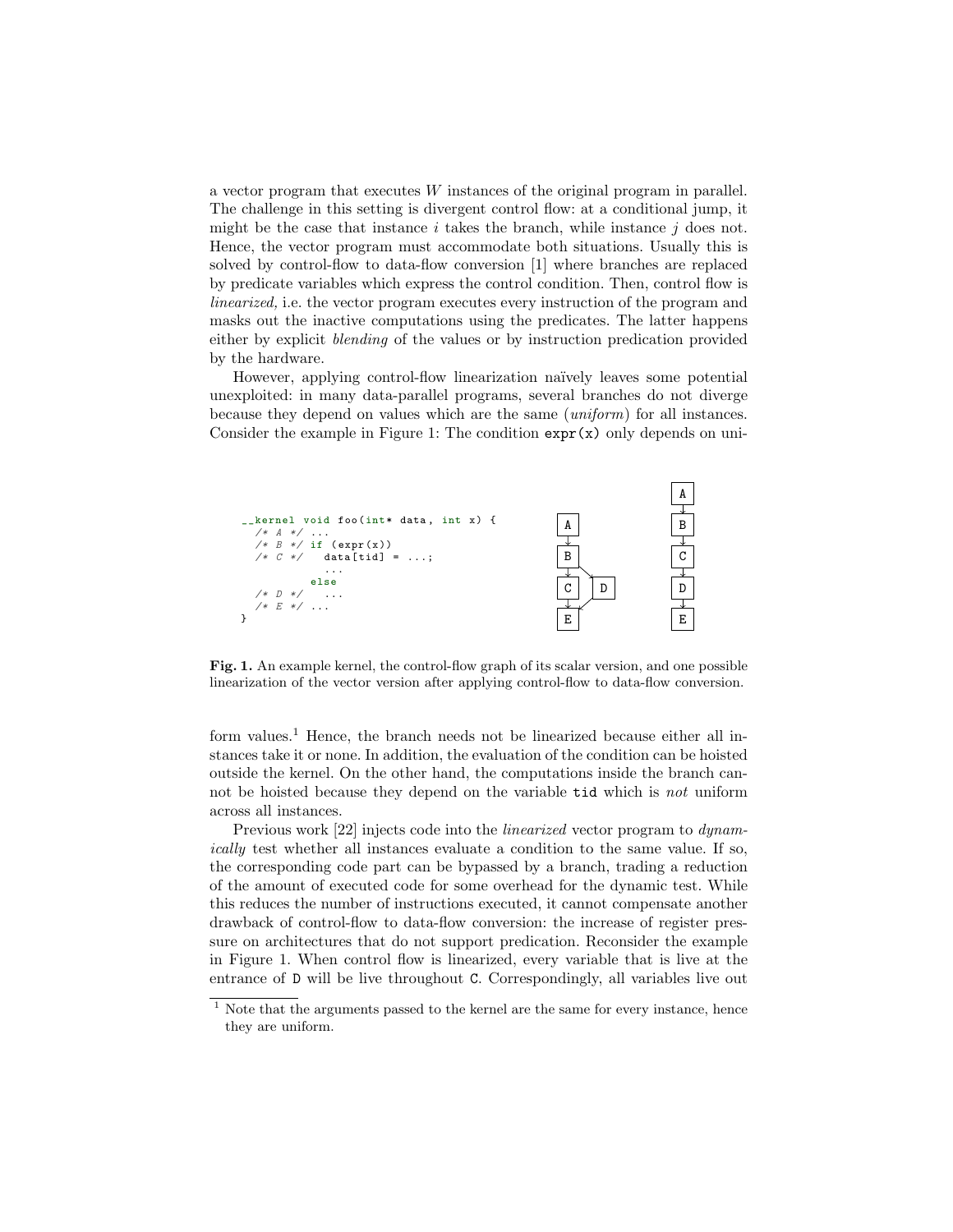at C will live throughout D. Our experiments have shown that the increase in register pressure often causes more spilling and reloading which deteriorates performance. Keeping control flow for this code part prevents the increase of register pressure.

In this paper, we present a static analysis to identify branches that will never diverge and a code transformation that exploits these results to avoid controlflow linearization whenever possible. The result is a vector program in which only code parts of which we could not prove non-divergence are linearized.

Another important feature of languages like OpenCL is barrier synchronization. A kernel can use a barrier statement to enforce that no instance of a thread group executes the statement following the barrier before all instances of that group have reached the barrier. GPUs have dedicated hardware support to implement barrier synchronization. On CPUs, barriers need to be implemented in software. Simple implementations use the support of the runtime system and the operating system [24] which boils down to saving and restoring the complete state of the machine. More sophisticated techniques use loop fission on the abstract syntax tree to decompose the kernel into separate pieces that are executed in a way such that all barriers are respected [25]. However, this technique potentially introduces more synchronization points than needed. In this paper, we generalize the latter approach to work on control-flow graphs (CFGs, instead of abstract syntax trees) while not increasing the amount of synchronization points.

### 1.1 Contributions

To summarize, this paper makes three main contributions:

- 1. We present a static analysis that identifies blocks in the CFG of a dataparallel program that do not diverge. For these blocks, control flow can be retained and needs not be replaced by data flow.
- 2. We present an SSA-based linearization algorithm that leverages the divergence analysis by retaining control flow, even in presence of irregular and arbitrarily nested control-flow structures (e.g. loops with multiple exits or jumps that exit multiple loops).
- 3. We present a novel technique to implement barrier synchronization for dataparallel languages on CPUs that splits the function into continuations. This does not require costly interaction with the OS, prevents introduction of additional synchronization points, and reduces overhead by only saving the live values.

#### 1.2 Structure of this Paper

In the next section, we give an overview of our OpenCL driver and present our implementation of barrier synchronization. Section 3 describes the divergence analysis and how it can be used to increase the efficiency of vectorized kernels. Section 4 discusses related work and Section 5 presents our experimental evaluation.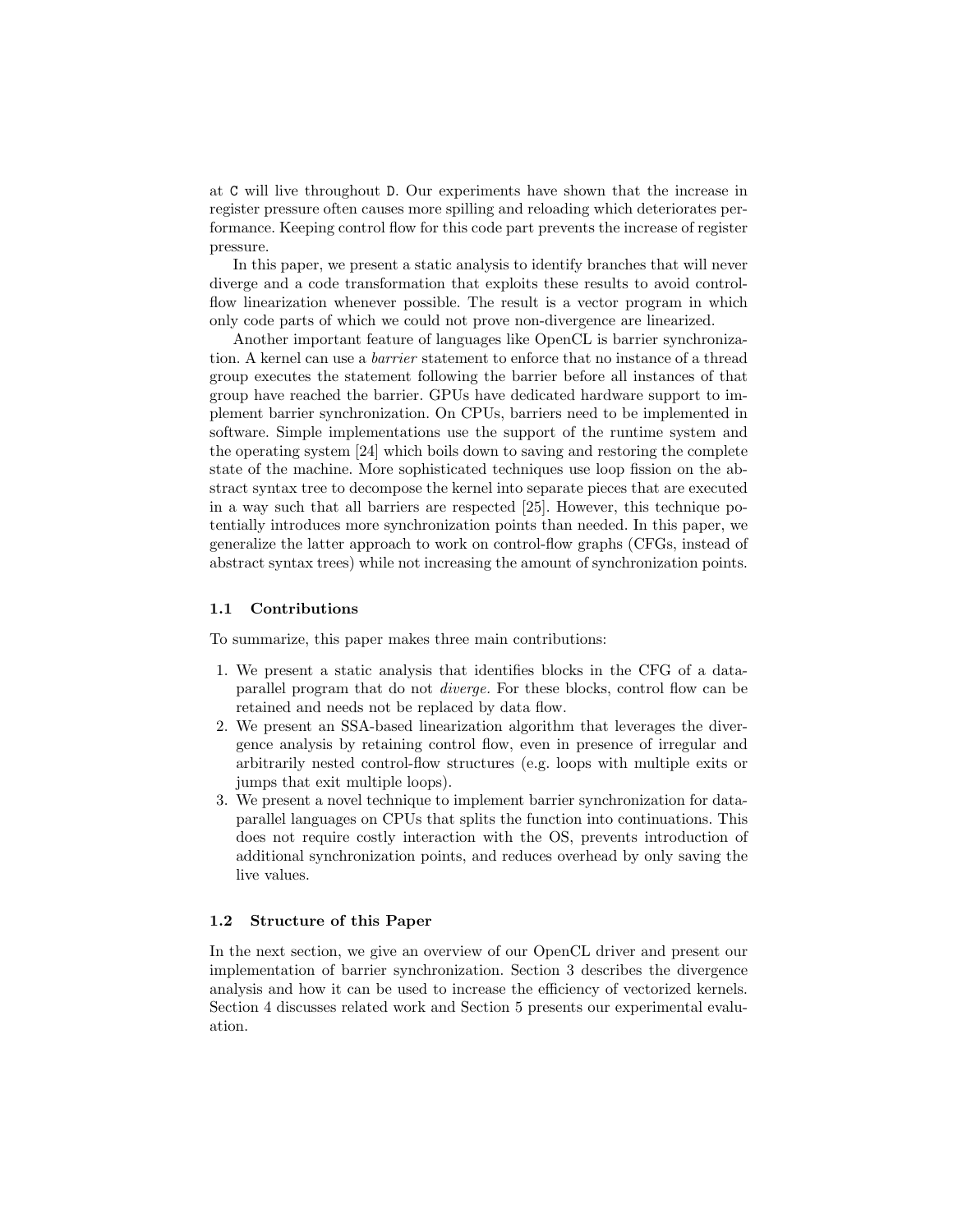## 2 OpenCL Driver Implementation

In this section, we describe code-generation techniques to improve the efficiency of an OpenCL driver. The compilation scheme of our driver looks like this:

- 1. Perform SIMD vectorization  $\rightarrow$  Section 2.1
- 2. Implement barriers  $\rightarrow$  Section 2.3
- 3. Create loops over local instances  $\rightarrow$  Sections 2.2, 2.3
- 4. Remove API callbacks (such as  $get\_global_id()$ )  $\rightarrow$  Section 2.2
- 5. Create wrapper for driver interface

The interface wrapper allows the driver to call the kernel with a static signature that receives only a pointer to a structure with all parameters. Pseudo-code for the modified kernel is shown in Figure 2 (before inlining and the callback optimizations described in Section 2.2).

#### 2.1 SIMD Vectorization

We employ a modified algorithm for "Whole-Function Vectorization" (WFV) [12] to exploit SIMD instruction sets by transforming the kernel such that it computes W instances of the original kernel.

Enabling WFV in OpenCL can be summarized as follows: Vectorization is based upon changing the callback functions get global id() and get local id() to return a vector of the W IDs whose instances are executed by the vectorized kernel. From there, all uses of these indices are vectorized, mask and blend operations are created as necessary, and control flow is linearized [12]. However, we enhance these phases by additional analyses and optimizations that are described in Section 3.

#### 2.2 Runtime Callbacks

OpenCL allows the user to organize threads in multiple dimensions (each thread is identified by an *n*-tuple of IDs for *n* dimensions). Furthermore, it allows to create groups of threads that are executed together and can be synchronized (see Section 2.3).

Given a kernel and a global number of threads  $N_x \times N_y$  organized in a twodimensional grid with groups of size  $G_x \times G_y$ , the driver is responsible for calling the kernel  $N_x \times N_y$  times and for making sure that calls to get\_local\_id() etc. return the appropriate thread ID of the given dimension. The most natural iteration scheme for this employs nested "outer" loops that iterate over the number of groups of each dimension  $(N_x/G_x)$  and  $N_y/G_y$  and nested "inner" loops that iterate over the size of each group  $(G_x \text{ and } G_y)$ . Consider Figure 2 for some pseudo-code.

If the application uses more than one dimension for its input data, the driver has to choose one *SIMD* dimension for vectorization. This means that only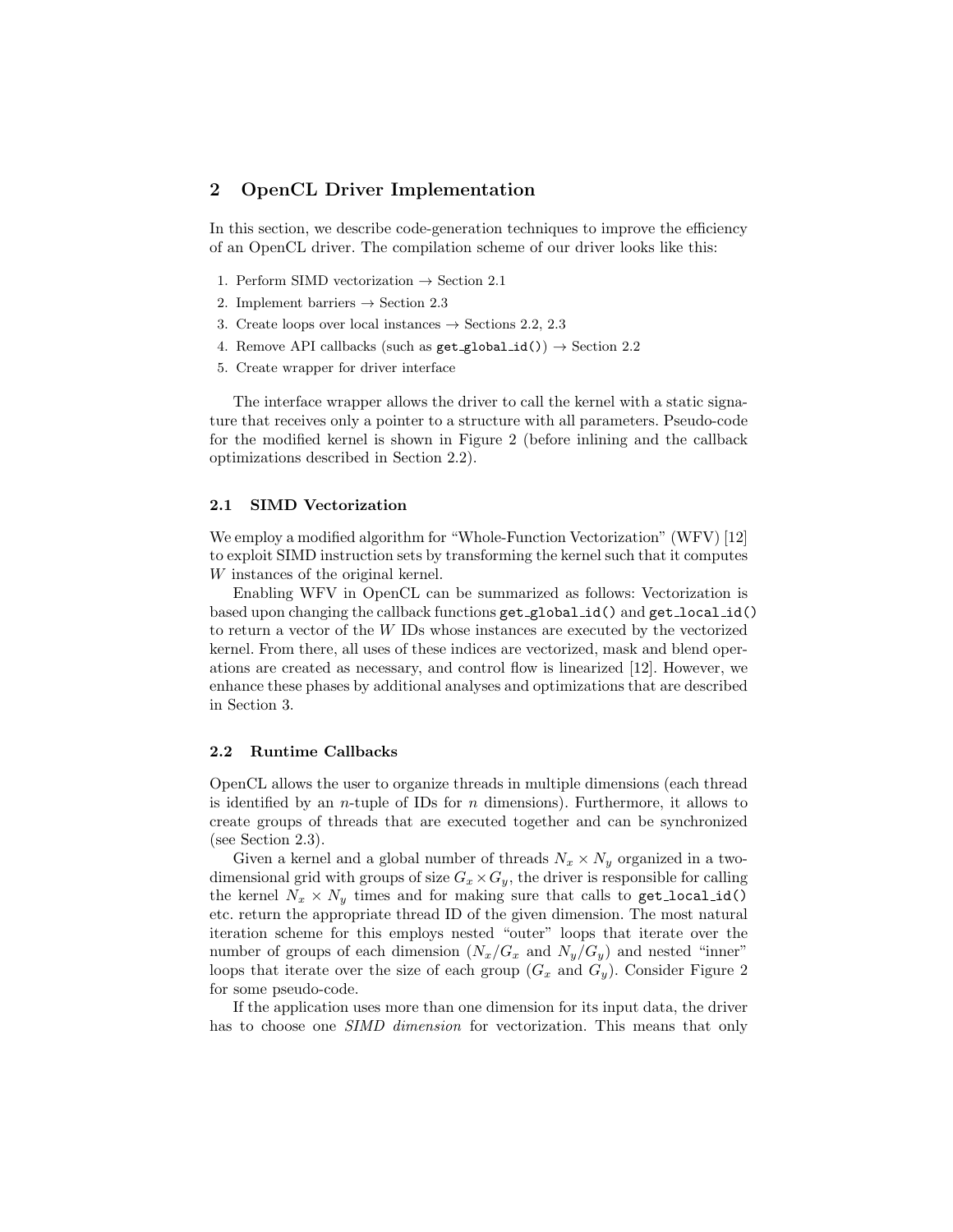```
clEnqueueNDRangeKernel ( Kernel kernelWrapper , TA arg_struct ,
     int * globalSizes , int * localSizes ) {
int iter_0 = globalSizes [0] / localSizes [0];
     int iter_1 = globalSizes [1] / localSizes [1];
     for (int i=0; i<iter 0: ++i) {
          for (int j=0; j<iter_1; ++j) {
                int groupIDs [2] = \{ i, j \};
                kernelWrapper ( arg_struct , groupIDs , globalSizes , localSizes );
} } }
void kernelWrapper (TA arg_struct, int* groupIDs,
          int* globalSizes, int* localSizes) {
     T0 param0 = arg\_struct.p0;\frac{1}{T N}.
                param = arg_structure.int base0 = groupIDs [0] * localSizes [0];
int base1 = groupIDs [1] * localSizes [1];
     __m128i base0V = < base0 , base0 , base0 , base0 >;
for (int i =0; i < localSizes [1]; ++ i) {
          int lid1 = i; <br>int tid1 = base1 + lid1; <br>// global id (dim 1)<br>
          int tid1 = base1 + lid1; \frac{1}{4} \frac{1}{4} \frac{1}{4} \frac{1}{4} \frac{1}{4} \frac{1}{4} \frac{1}{4} \frac{1}{4}for (int j=0; j < local Sizes [0]; j+=4) {
                _{--}m128i lid0 = <j, j+1, j+2, j+3>; // local ids (dim 0)
                __m128i tid0 = base0V + lid0 ; // global ids ( dim 0)
simdKernel ( param0 , ... , paramN , lid0 , lid1 , tid0 , tid1 ,
                               groupIDs , globalSizes , localSizes );
} } }
```
Fig. 2. Pseudo-code implementation of clEnqueueNDRangeKernel and the kernel wrapper before inlining and optimization (2D case,  $W = 4$ ). The outer loops iterate over the number of groups, which can easily be parallelized across multiple threads. The inner loops iterate over all instances of a group (step size 4 for the SIMD dimension 0).

queries for instance IDs of this dimension will return a vector, queries for other dimensions return a single ID. Because it is the natural choice for the kernels we have analyzed so far, our driver currently always uses the first dimension. However, it would be easy to implement a heuristic that chooses the best dimension, e.g. by comparing the number of memory operations that can be vectorized in either case. The inner loop that iterates over the dimension chosen for vectorization is incremented by  $W$  in each iteration as depicted in Figure 2.

We automatically generate a wrapper around the original kernel that includes the inner loops while only the outer loops are implemented directly in the driver (to allow multi-threading, e.g. via OpenMP). This allows us to remove all overhead of the callback functions: All these calls query information that is either statically fixed (e.g. get\_global\_size()) or only depends on the state of the inner loop's iteration (e.g. for one dimension,  $get\_global_id()$  is the local size multiplied with the group ID plus the local ID). The static values are supplied as arguments to the wrapper, the others are computed directly in the inner loops. After the original kernel has been inlined into the wrapper, we can remove all overhead of callbacks to the driver by replacing each call by a direct access to a value. Generation of the inner loops "behind" the driver-kernel barrier also exposes additional optimization potential of the kernel code together with the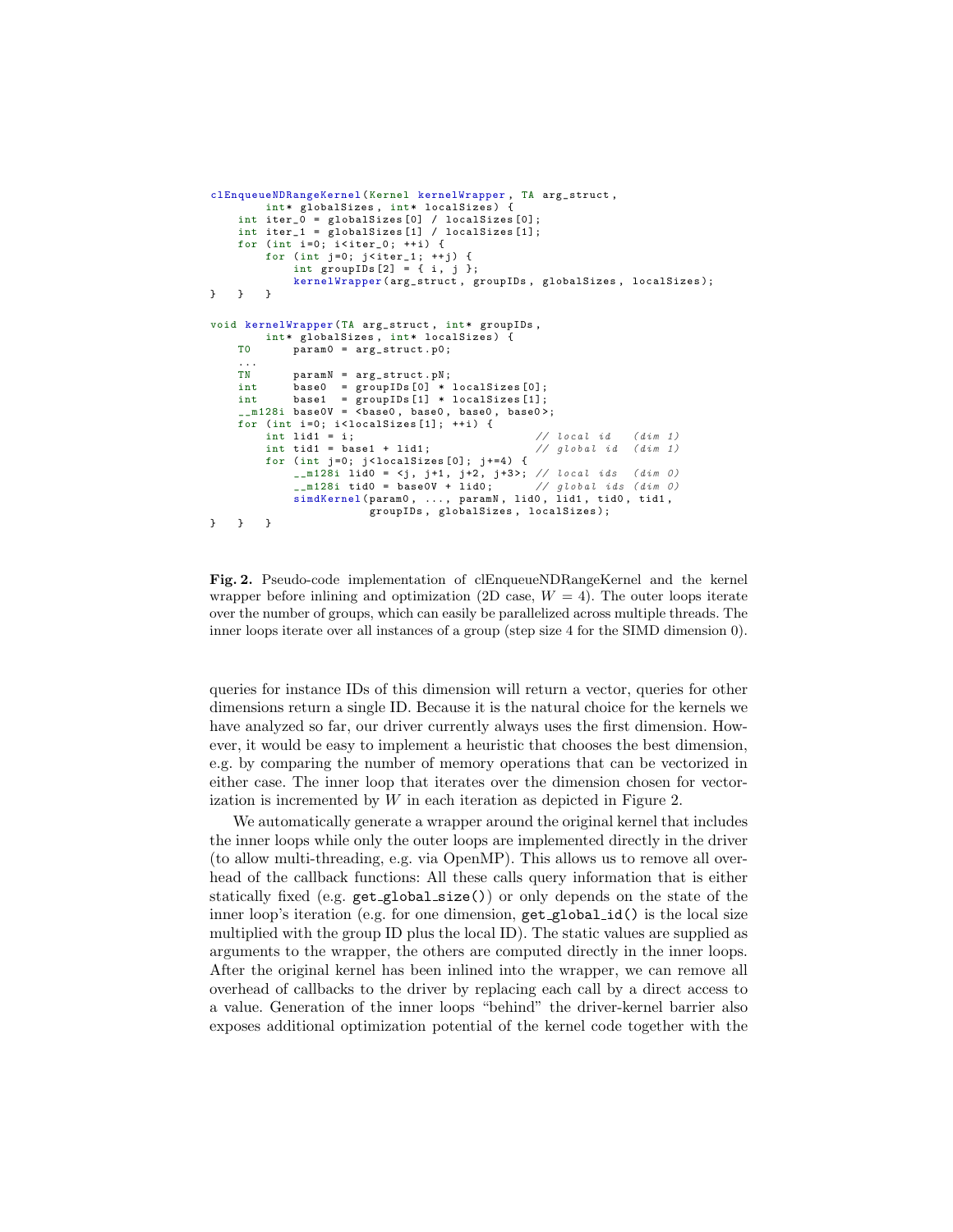surrounding loops and the callback values. For example, loop-invariant code motion moves computations that only depend on group IDs out of the innermost loop (reconsider the example in Figure 1).

#### 2.3 Continuation-Based Synchronization

OpenCL provides the barrier() statement to implement barrier synchronization of all threads in a group. A barrier enforces all threads of the group to reach it before the threads in the group can continue executing instructions behind the barrier. This means that the current context of a thread needs to be saved when it reaches the barrier and restored when it continues execution. Instead of relying on costly interaction with the operating system, we use the following code transformation to implement barrier synchronization.

Let the set  $\{b_1, \ldots, b_n\}$  be the set of all barriers in the kernel. We apply the following recursive scheme: From the start node of the CFG, start a depth-first search (DFS) which does not traverse barriers. All nodes reached by this DFS are by construction barrier free. The search furthermore returns a set of barriers  $B =$  ${b_{i_1}, \ldots, b_{i_m}}$  which it hit. At each hit barrier, we determine the live variables and generate code to store them into a structure. For every instance in the group, such a structure is allocated by the driver. The last instruction generated is a return with the ID of the hit barrier. Now, the instructions  $b_{i_1}, \ldots, b_{i_m}$  are taken as start points for  $m$  different kernels. For each one, we apply the same scheme until there are no more kernels containing barriers. Figure 3 gives an example for this transformation.



Fig. 3. Example CFG of a kernel which requires synchronization (the barriers are indicated by the bars crossing the blocks), the CFG after splitting blocks with barriers, and the resulting set of new kernels  $\{F_1, \ldots, F_4\}.$ 

Then, we generate a wrapper that switches over the generated kernels dependent on the last returned barrier ID (see Figure 4).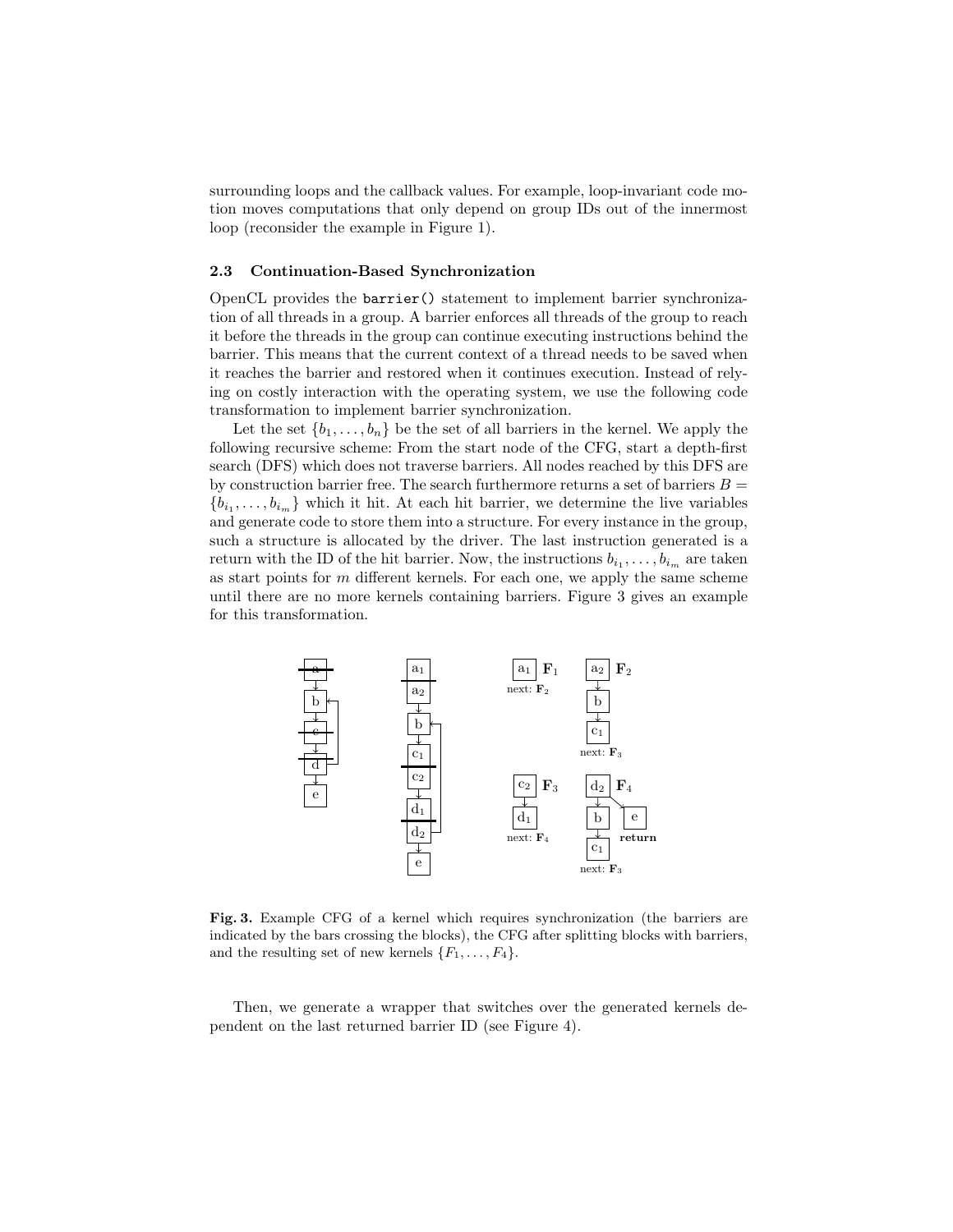```
void newKernel(TO paramO, ..., TN paramN, int localSize, ...) {<br>void* data[localSize/W] = alloc((localSize/W) * liveValSize);
    int next = BARRIER BEGIN ;
    while (true) {
         switch (next) {
              case BARRIER_BEGIN :
                   for (int i=0; i<localSize; i+=W)
                       next = F1(param0, ..., paramN, tid, ..., kdata[i/W]);break ;
              case R2 :
                  for (int i=0; i <localSize; i += W)
                       next = F2(tid, ..., kdata[i/W]);break ;
              ...
              case B4 :
                  for (int i=0; i <localSize; i += W)
                       next = F4(tid, ..., kdata[i/W]);break ;
              case BARRIER_END: return;
} } }
```
Fig. 4. Pseudo code for the kernel of Figure 3 after implementation of barriers and before inlining and optimization (1D, computations of tid etc. are omitted).

Note that the semantics of OpenCL require all instances to hit the same barrier, otherwise the program's behavior is undefined. Hence, if not all instances return the same ID, the kernel is in a bad state anyways, so we simply use the ID returned by the last instance.

# 3 Exploiting Uniform Computations

In this section, we describe our main contribution, a static analysis of controlflow divergence and its application in the context of whole-function vectorization. The analysis is based on a value analysis presented by Karrenberg and Hack [12] which identifies *uniform* computations.

#### 3.1 Uniform Value Analysis

The uniform value analysis determines whether an operation produces the same value for all instances of a kernel. If a value is not uniform, we call it varying. If a branch depends on a varying condition, we call it a varying branch. Input arguments to OpenCL kernels are always uniform because all instances are called with the same arguments. The OpenCL functions get global id() and get local id() produce varying values if called with the SIMD dimension as parameter. If called with another dimension, they produce uniform values because we only vectorize one dimension (see Section 2.2).

#### 3.2 Divergence Analysis

As described in the introduction, our goal is to retain as much control flow during vectorization as possible. To exclude a certain code part from control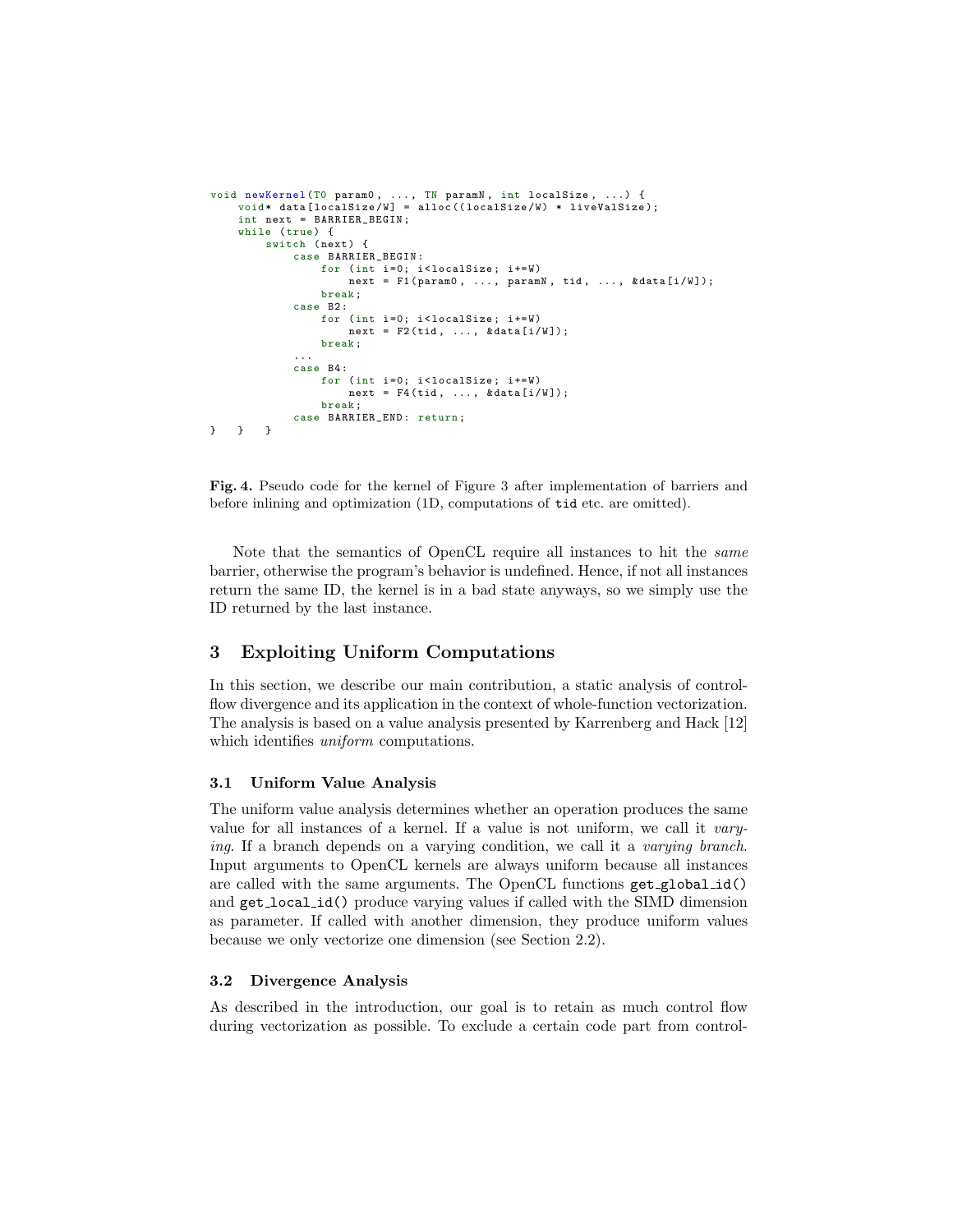flow to data-flow conversion, we must prove that the instances implemented by the vector program never diverge in this code part. In general, this is a dynamic property that can change for different kernel inputs. The following definition describes an overapproximation of divergence which can be statically proven.

Definition 1 (Static Divergence) Let b be a block that can be reached from another block v that ends with a varying branch. b is marked as divergent if

- 1. b is a direct successor of v, or
- 2. there exist two disjoint paths from v to b, or
- 3. b is an exit block of a loop which includes v, and there exist two disjoint paths from v to b and from v to the loop's latch  $\ell$ .

Figure 5 illustrates these conditions, Figures 6 and 7 depict some more involved examples.



Fig. 5. Illustration of the three possibilities for divergence of a block b (Definition 1). Note that in the second case, b is neither required to post-dominate  $v$ , nor is v required to dominate b.

Informally, the second condition means that in the kernel execution under consideration, b can be reached by some instances from *both* edges that leave  $v$ . Hence, b is subject to control-flow to data-flow conversion.

The third condition is required because loops behave differently in terms of divergence: If  $b$  is a loop exit and  $v$  is inside the loop, there might be a path from one edge of  $v$  to an exit block and another, disjoint path from the other edge to a back edge. Even if all exit branches are uniform, this would still make it possible that some instances are still active in the loop when an exit edge is taken. Therefore, b is divergent under this condition.

We compute uniformity and divergence using a data-flow analysis. Both properties influence each other mutually: First, as can be seen from Definition 1, divergence depends on uniformity. If a branch is labelled varying, control flow diverges. Second, divergence also influences uniformity. Consider a  $\phi$ -function

<sup>&</sup>lt;sup>2</sup> We assume that every loop has a latch which is the only source of back edges in the loop.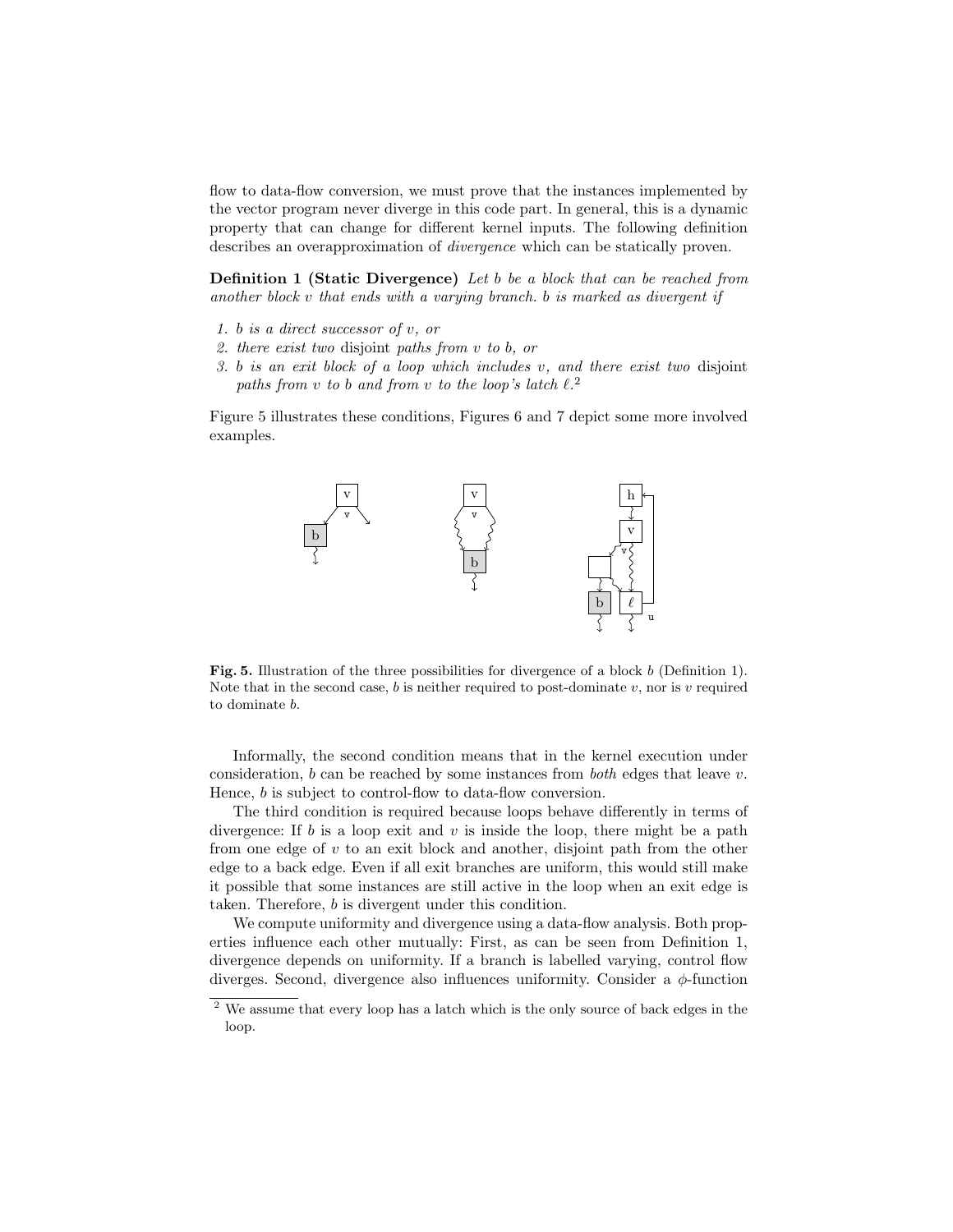

Fig. 6. Example CFGs showing our analysis results. Uniformity of conditional branches is shown with a lowercase letter below the block, divergent blocks are shaded. Our analysis determines that significant parts of these CFGs are non-divergent and therefore do not have to be linearized (see Figure 10).



Fig. 7. More complex examples. In the left CFG,  $j$  is neither always executed by all instances that were active in  $a$  nor is it only executed by instances that took the left or right branch in  $a$ . Therefore, the linearized CFG has to make sure that  $j$  has to be executed regardless of the branch decision in a. In the right CFG,  $i$ ,  $j$ , and  $k$  are nondivergent because none can be reached from both edges of the same varying branch. However, linearization requires duplication (see Section 3.3).

over uniform arguments. If that  $\phi$ -function resides in a divergent block, the  $\phi$ 's value is *not* uniform itself, because not all instances enter the  $\phi$ 's block from the same predecessor in every execution. However, if we can prove the  $\phi$ 's block nondivergent, the  $\phi$ 's value is uniform, too. Hence, the data-flow analysis computes divergence and uniformity together.

The analysis uses join (not meet) lattices and employs the common perspective that instructions reside on edges not nodes. Program points thus sit between the instructions (see Figure 8). This has the advantage that the join and the update of the flow facts are cleanly separated.

The analysis lattice uses two simple lattices for uniformity and divergence: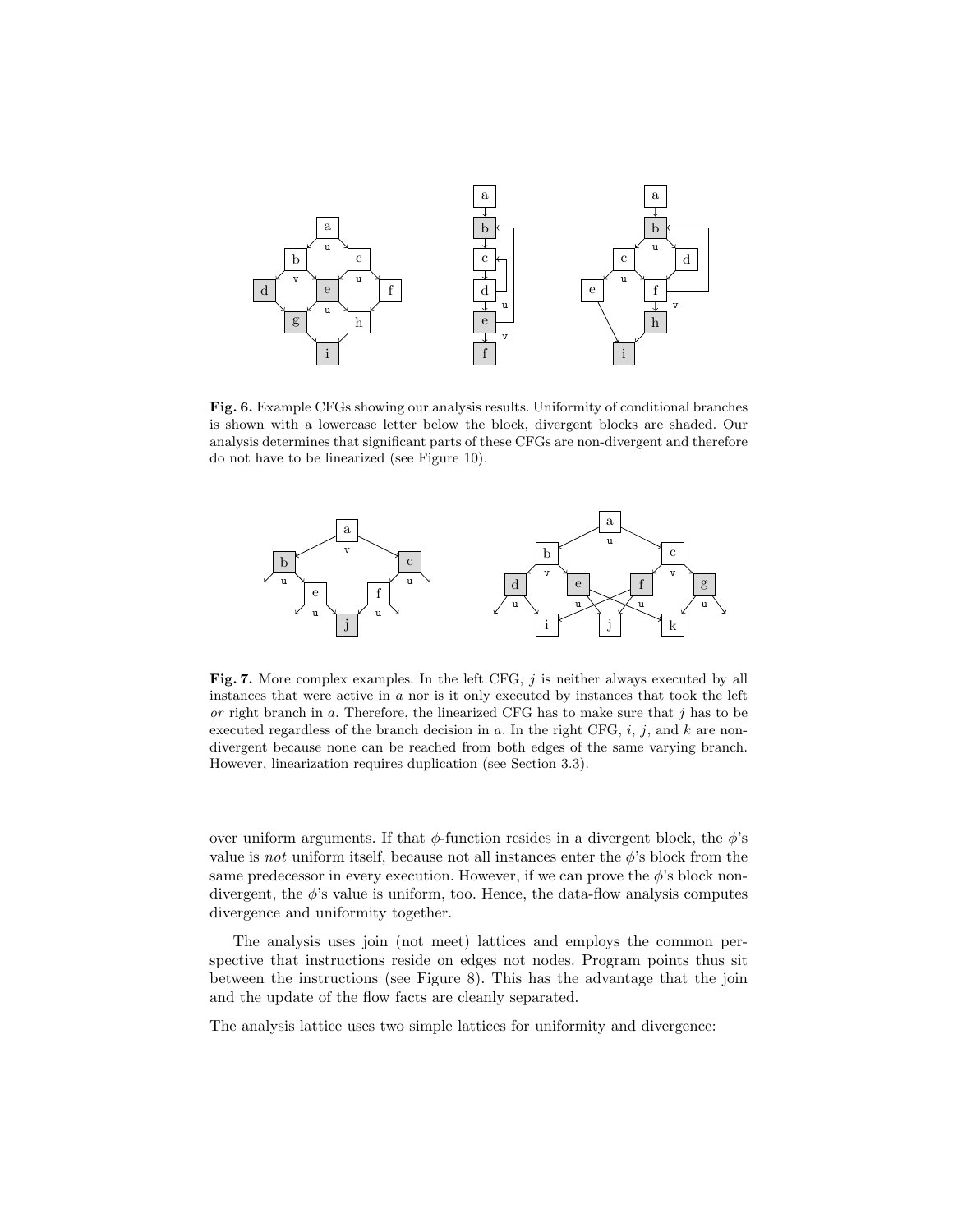

Fig. 8. Left: Our analysis setup with separated join and update of flow facts. Right: Classic setup with mixed join/update.

varying 
$$
\mathbf{v}
$$
  $\mathbf{d}$  divergent

\nuniform  $\mathbf{u}$   $\mathbf{n}$  non-divergent

\n $\mathbb{U}$   $\mathbb{D}$ 

The analysis lattice itself is defined as

$$
\mathbb{L} := \mathcal{P}(V \times V) \times (V \to \mathbb{U}) \times \mathbb{D}
$$

We record in every flow fact a set  $A$  of control-flow edges, a mapping  $u$  from variables to uniformity information, and information about divergence d of that program point. The join is defined component-wise:

$$
(A, u, d) \sqcup (A', u', d') = (A \cup A', u \sqcup_{\mathbb{U}} u', \lambda w. (d(w) \sqcup_{\mathbb{D}} d'(w)))
$$

For a program point  $x$ , the update function

$$
(A', u', d') = \llbracket w \rrbracket^{\sharp}(A, u, d), \qquad \llbracket \cdot \rrbracket^{\sharp} : \mathbb{L} \to \mathbb{L}
$$

is defined as follows. First, consider the divergence update which reflects Definition 1:

$$
d' = \begin{cases} \n\mathbf{d} & \text{if } \exists p \in \text{pred}(x) \text{. } u(p) = \mathbf{v} \\ \n\mathbf{d} & \text{if } \exists p_1, p_2 \in \text{pred}(x) \text{. } \text{divergedPaths}_A(p_1, p_2) \\ \n\mathbf{d} & \text{if } x \in E_L \land \text{divergedPaths}_A(x, \ell_L) \\ \n\mathbf{n} & \text{otherwise} \n\end{cases}
$$

where  $E_L$  is the set of program points behind the exits of a loop L and  $\ell_L$  is the program point at the loop's back edge. Further,  $pred(x)$  is the set of predecessor program points of x. The Information whether two paths are disjoint and divergent is given by the helper function

divergedPaths<sub>A</sub>
$$
(p_1, p_2) = \exists e_t, e_f \in A(p_1) \cup A(p_2)
$$
.  $(e_t \notin A(p_1) \vee e_f \notin A(p_2))$ .

divergedPaths uses the set A which captures information about edges leaving blocks with varying branch conditions. The control-flow edge is inserted into A if the branch of a block was detected varying by the analysis. To this end, every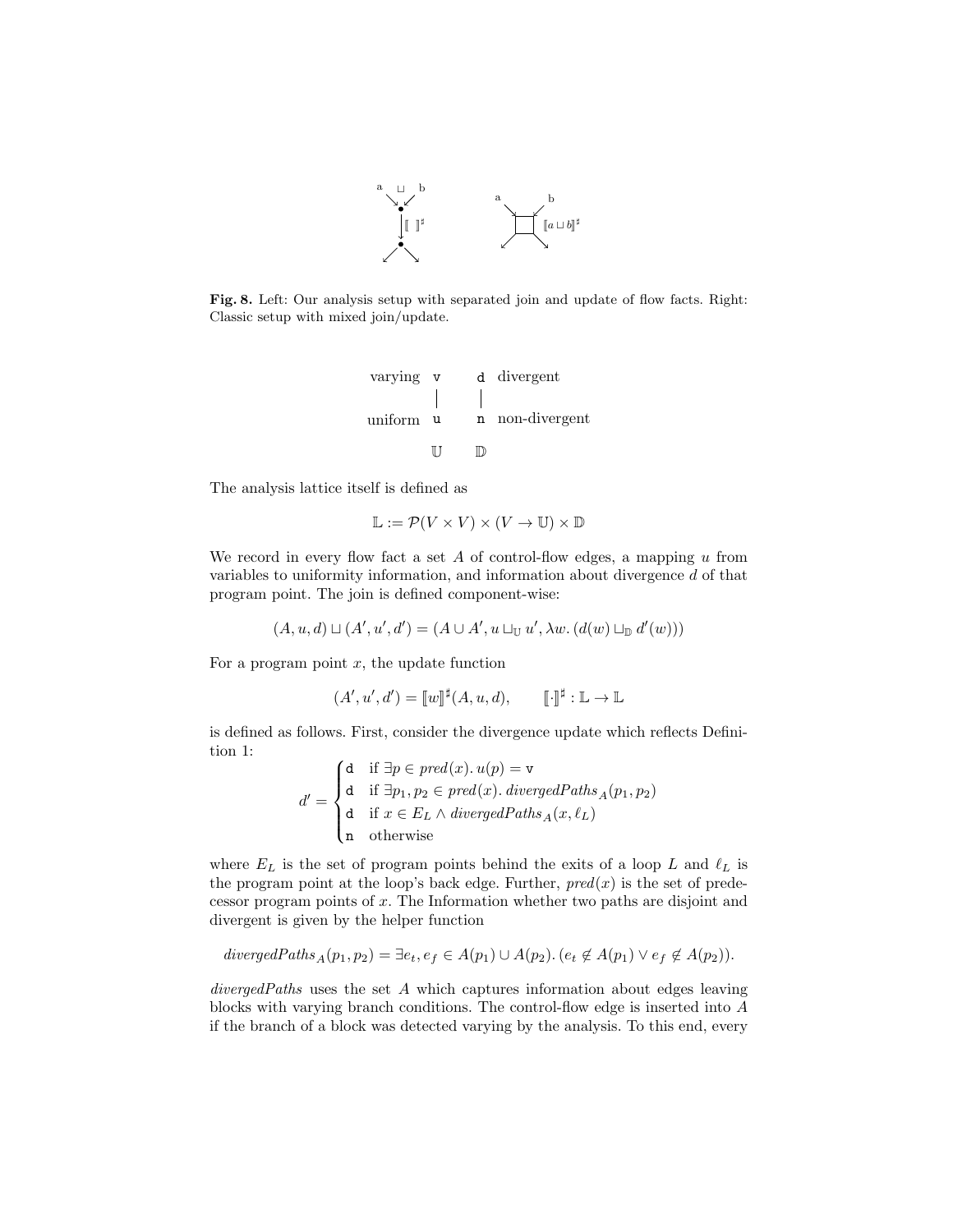branch instruction gets two extra program points (one for the true and one for the false program point) on which transfer functions can be placed that add the corresponding edges to A. For each branch node  $v$ , let  $v_t$  and  $v_f$  be these program points. For some  $v_{\Box}$ , the update function for A is

$$
A' = A \cup \begin{cases} \{v_{\Box}\} & \text{if } u(v) = \mathbf{v} \\ \emptyset & \text{otherwise,} \end{cases}
$$

otherwise we define  $A' = A$ .

Finally, the uniformity part provides information to the other two components of the analysis. A common operation  $s = \bigoplus (o_1, \ldots, o_n)$  is uniform if all operands  $o_i$  are uniform. Thus, using  $f | x \mapsto y$  as an abbreviation for

$$
\lambda w. \begin{cases} y & \text{if } w = x \\ f(w) & \text{otherwise,} \end{cases}
$$

the uniformity update for non- $\phi$  instructions is given by:

$$
u' = u \mid s \mapsto \bigsqcup_i u(o_i)
$$

For  $\phi$ -functions, this does not hold. Even if all parameters of a  $\phi$  are uniform, the  $\phi$  will not produce a uniform value if two instances can enter it via *different* predecessors. Hence, to produce a uniform value, the  $\phi$ -function's program point has to be detected non-divergent.

$$
u'_{\phi} = u \mid s \mapsto \begin{cases} \mathtt{u} & \text{if } d(s) = \mathtt{n} \land \bigsqcup_i u(o_i) = \mathtt{u} \\ \mathtt{v} & \text{otherwise} \end{cases}
$$

We omit the proof of monotonicity due to space limitations.

### 3.3 Optimizations

In the following paragraphs we describe techniques to take advantage of the results of the presented uniformity and divergence analyses.

Retaining Scalar Computations. The uniformity analysis allows us to prevent vectorization of uniform values. The benefit of using uniform computations is straightforward: register pressure is taken from the vector units and scalar computations can be executed in parallel to the vector computations. Furthermore, if a uniform value is used by a varying instruction, the value is *broadcast* to a vector beforehand. As a byproduct, our analysis computes the program points where scalar values have to be broadcast to vector values. This is important because we observed that eager broadcasting often causes performance degradation.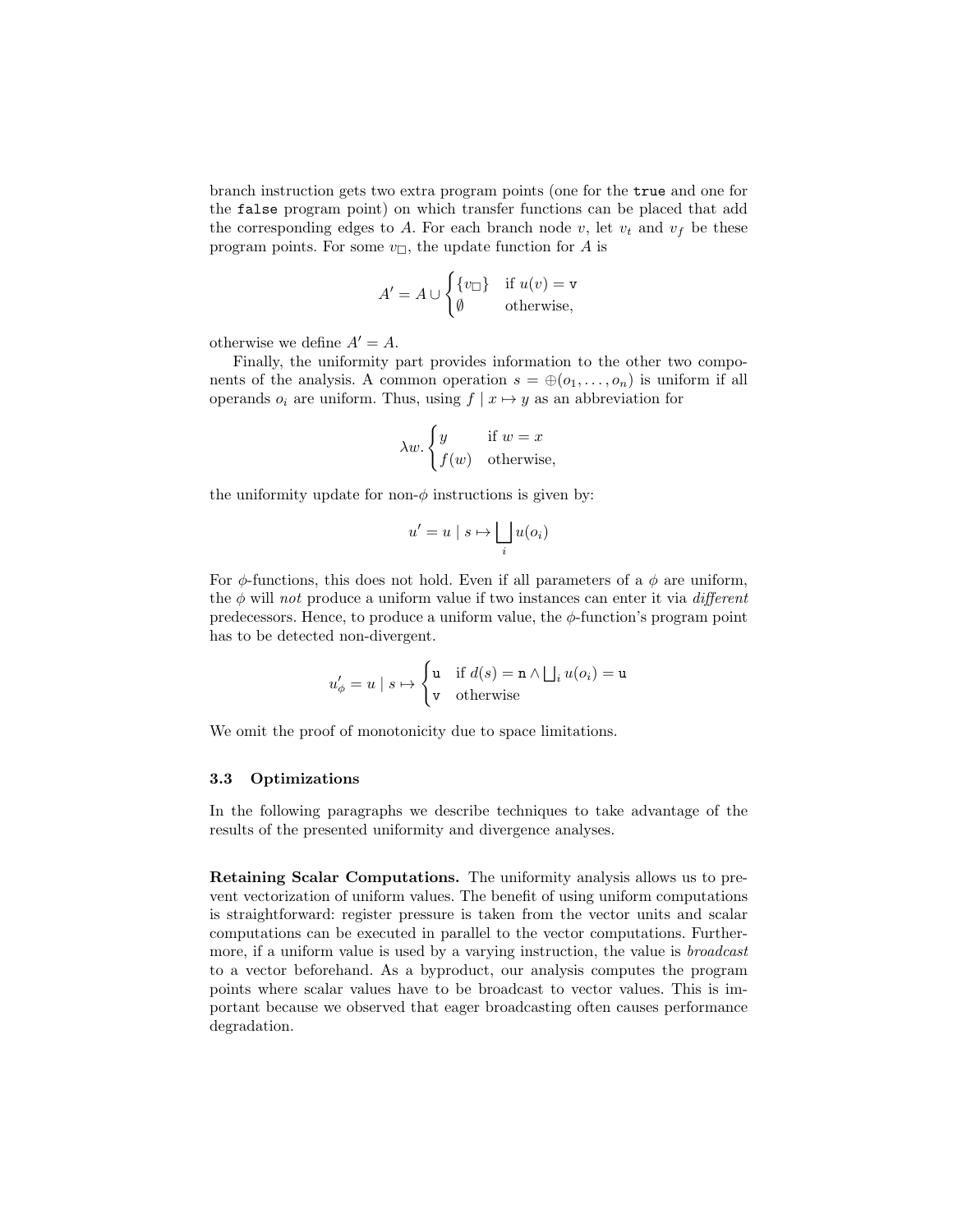Retaining Control Flow. As discussed in the introduction, the divergence analysis opens up the possibility to retain uniform control flow. In the following, we describe an algorithm for CFG linearization which allows to exclude arbitrary, non-divergent control-flow structures.

First, we build regions of divergent blocks using a depth-first search on the CFG. While traversing, we create a new divergent region whenever we see a varying branch and mark this region as active. If we encounter a block that post-dominates all blocks in this region, we finish the region and set the active region to the last unfinished one. Divergent blocks are always added to the active region. Regions that overlap or have common entry or exit blocks are merged.

Next, each region is linearized recursively (inner regions before outer regions) as follows: We first determine an order for the contained blocks by sorting them topologically by data dependencies (linearized, inner regions are treated like one block). Next, we schedule the blocks of the region by rewiring all edges that target a divergent block. A block is scheduled after all its edges have been visited. The new target of each edge is the first divergent block of the current region's order that has not yet been scheduled. Edges that target non-divergent blocks remain untouched.

The reason behind creating schedules of the blocks and rewiring edges is that no block of a divergent region must be skipped during execution because this may violate the semantics of the original kernel.

Figure 9 illustrates an example where the non-divergent block e has a neighbor d that is divergent and thus always has to be executed. If we linearize all divergent blocks and retain the incoming and outgoing edges of  $e$ , we end up with a graph where blocks b and d can be skipped (Figure 9(d)), although some instances might want to take the path  $a \to b \to d \to f \to g$ . Dependencies are maintained correctly by rewiring the edge  $e \to f$  to  $e \to b$  (Figure 9(e)).

Figure 10 shows linearizations of the examples of Figure 6. In the leftmost CFG, only d, e, g, and i have to be linearized due to the varying branch in  $b$ . Because only one path from  $a$  to  $h$  leads through a varying branch,  $h$  is nondivergent. In the middle CFG, the inner loop, although being nested in a loop with varying exit, does not require any mask updates or blending because all active instances always leave the loop together. The rightmost CFG shows a case where it is allowed to retain the uniform loop exit branch in c: there are only uniform branches inside the loop, so either all or no active instance will leave the loop at this exit. However,  $h$  must not be skipped because of instances that might have left the loop earlier.

Linearization of patterns such as in the second graph of Figure 7 requires additional logic. This is because there is no schedule where all edges leaving  $i$ ,  $j$ , and k can be rewired to a single block that has not yet been scheduled without violating dependencies. One possibility to handle this is duplication of code, another one is inserting conditional branches that depend on the previously executed divergent block. Due to space constraints we omit linearization examples for Figure 7 and leave a more detailed discussion of this issue for future work.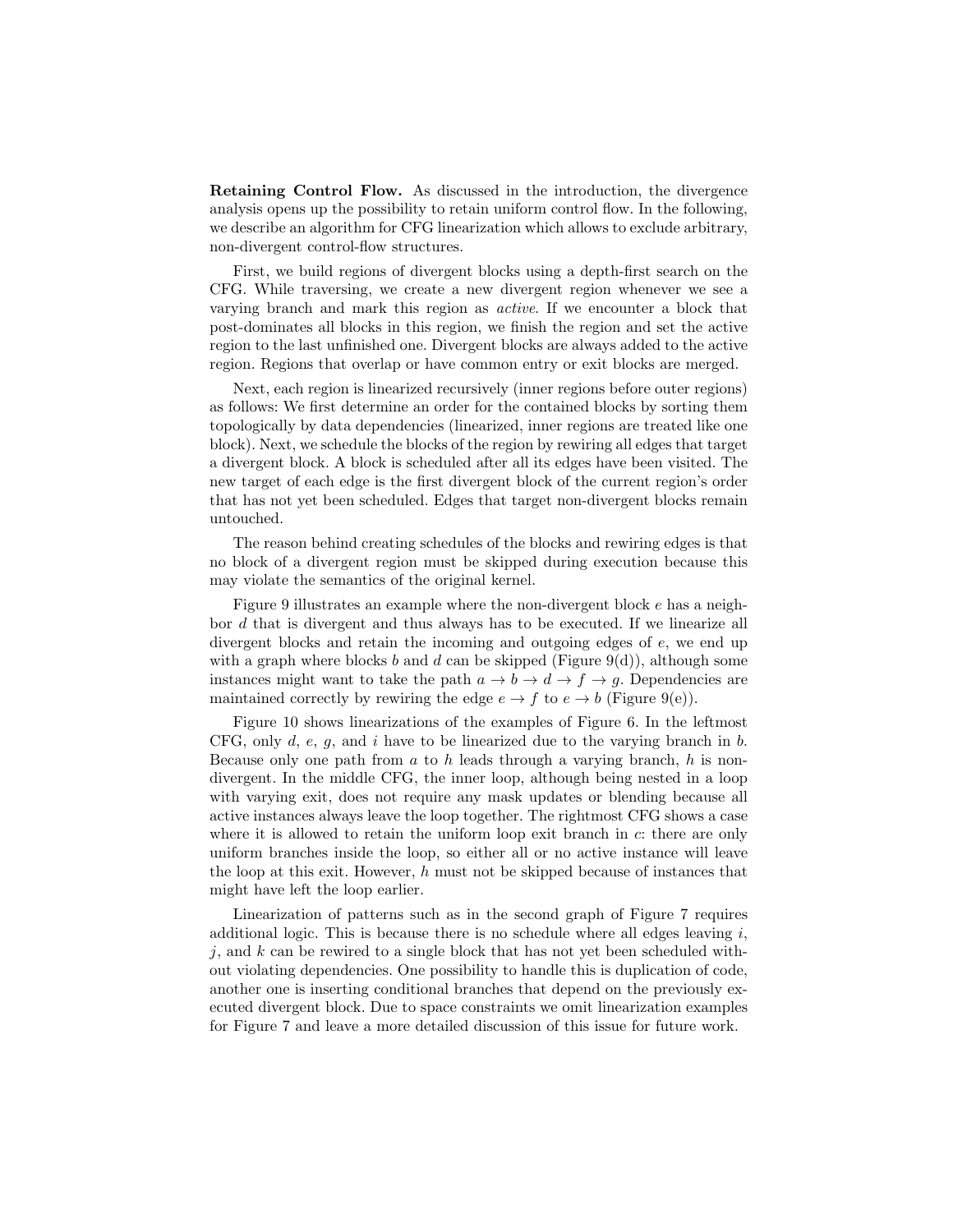

Fig. 9. CFG linearization example. In the original CFG (a), e is non-divergent because it can not be reached through different edges of varying branches. The topological sorting that is used in this linearization is shown in (b). The linearization (d) is invalid because it must not be possible to skip  $b$  and  $d$ . The graph (e) shows the correct linearization, which is likely to have better runtime than the naïve approach  $(c)$ .

Reducing Mask Operations. During control-flow to data-flow conversion, each block is assigned a mask that is updated at each varying branch (conjunction and negation) and at each join block (disjunction).

If a conditional branch is uniform however, we use the incoming mask of the block for both outgoing edges instead of updating the mask with the comparison result. This implies that on paths with only non-divergent blocks, all edges have the same mask as the first block.

If our analysis found out that a block is always executed by all instances, the mask is set to true. At the end of regions with a single entry and exit block, the mask is reset to the one of the entry block. If a non-divergent block has multiple incoming edges, we generate a  $\phi$ -operation instead of mask disjunctions. This is because only one of the incoming paths may have been executed.

In the rightmost CFG of Figure 10, blocks  $c$  and  $d$  can both use the entry mask of block b instead of performing conjunction-operations with the (negated) branch condition in  $b$ , and block  $f$  can use the same mask instead of the disjunction of both incoming masks.

Loops require special *loop exit masks* in order to store the information which instances have left the loop through which exits [12]. However, if an exit block is non-divergent, we omit its loop exit mask because it is equal to the active mask. If all exit blocks are non-divergent no loop mask is required because all instances that enter the loop will exit together through one of the exits.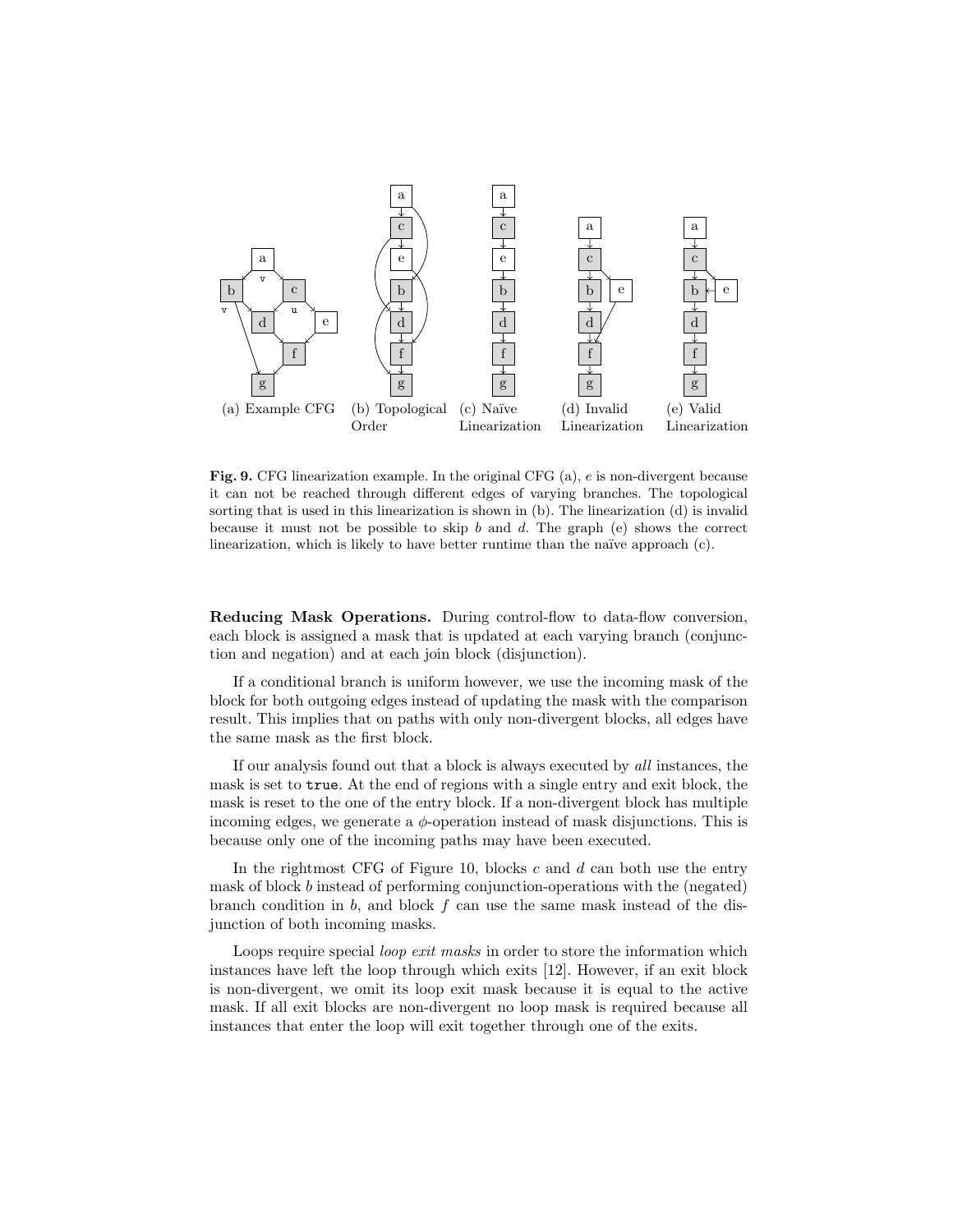

Fig. 10. Valid linearizations of the CFGs shown in Figure 6.

Reducing Blend Operations. If control flow is linearized,  $\phi$ -operations in blocks with multiple predecessors have to be transformed to select-operations that conditionally blend together incoming values based on the active mask.

However, if a block with multiple incoming edges is non-divergent, we can retain its  $\phi$ -operations. Blending in such a case is not necessary because only one of the incoming paths may have been executed. For example, in the leftmost CFG of Figure 10, the  $\phi$ 's in block h remain untouched.

If an edge is rewired, the  $\phi$ 's from the old target block have to be modified (one direction will yield only dummy values that are later masked out) and moved to the new target block of the edge. For example, the  $\phi$ 's in block f of Figure 9 have to be moved to block b.

Loops require a blend operation for all values live across loop boundaries before the back branch of the loop [12]. If our analysis proves the loop to only exit to non-divergent blocks, we also do not require any blending because all instances will iterate equally often.

Optimizing Operations with Side-Effects. Operations with side-effects such as store operations and function calls have to be split up and each scalar operation must not be executed unless the corresponding mask element is true. If our analysis proves that a block is always executed by all instances, we prevent generation of such expensive code because all mask elements will be true when reaching the block.

Optimizing Loop Induction Variables. A more subtle optimization aims at values that are independent of any input of the function: values related to loop induction variables. Consider the Mandelbrot kernel in Figure 11. The exit condition of the main loop is varying because one of the two comparisons depends on varying values  $(x, y)$ . Therefore, all values that are live across loop boundaries also have to be considered varying because they may differ between instances due to different loop trip counts. This means that iter—because it has a use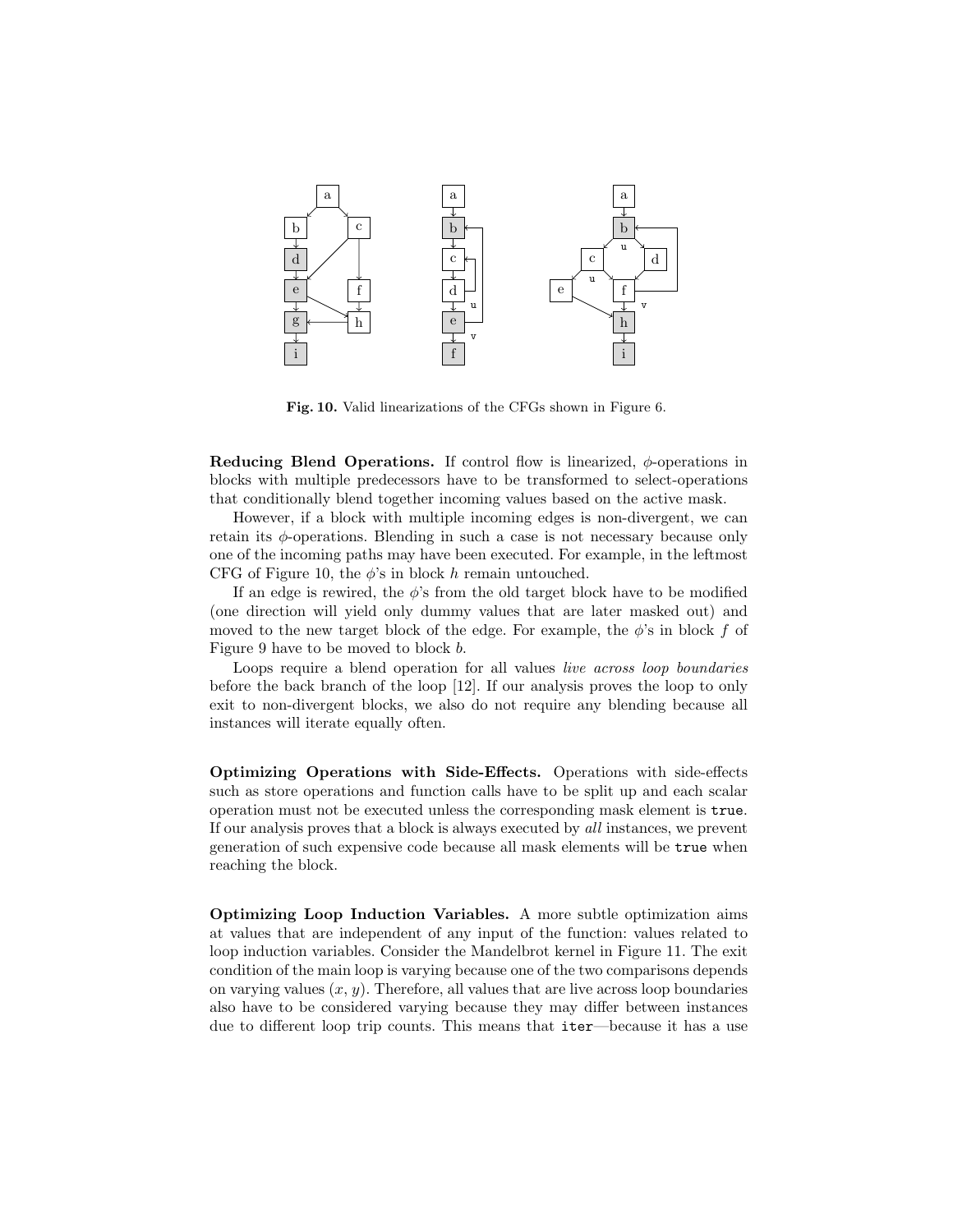after the loop—and all its uses (the increment and the comparison) have to be vectorized.

```
uint iter ;
for (iter=0; (x2+y2 \leq scaleSquare) & (iter \leq maxIter); ++iter) {
      y = 2 * x * y + y0 ;
x = x2 - y2 + x0 ;
     x2 = x*x;y2 = y*y;}
int tid = get_global_id (0);
image [ tid ] = 255* iter / maxIter ;
```
Fig. 11. Main loop of the OpenCL Mandelbrot kernel.

However, we can perform the following optimization: We introduce an additional vector variable that holds the "result" of iter which is updated after every iteration of the loop and is also used to determine when to exit the loop. The update is performed by a broadcast of iter (which remains scalar) followed by blend operation. This allows us to perform all computations inside the same loop iteration that only depend on input-independent or uniform values in scalar registers.

In the Mandelbrot example, this means that the increment of iter and the comparison iter < maxIter can remain scalar and maxIter does not require a broadcast. We observed a speedup of over 400% when applying this optimization (see Section 5). The reason for this is that the optimized operations are inside a frequently executed loop. One required vector register less or more in this critical part can affect performance significantly.

### 4 Related Work

Our SIMD vectorization technique stems from work of Allen [1] on the conversion of control flow to data flow. In classic loop vectorization  $[2, 5, 23, 6, 17]$ , the innermost loop level is unrolled before combining isomorphic statements to vector operations ("unroll-and-jam"), either for vector machines or SIMD instruction sets. Target loops are usually restricted to either static iteration counts, specific data-dependency schemes, or straight-line code. Ngo [16] was the first to describe "Outer-Loop Vectorization" (OLV) [18]. In OLV, outer loops are unrolled to improve vectorization, e.g. due to longer trip counts of outer loops or better memory access schemes. Whole-Function Vectorization (WFV) [12] applied a scheme similar to OLV to data-parallel languages like OpenCL. By vectorizing an entire function, the new kernel computes W instances of the scalar code in parallel, effectively vectorizing the driver-level loop over the input data. Less generic approaches have been applied to various domain-specific languages [7, 20, 9, 21, 15].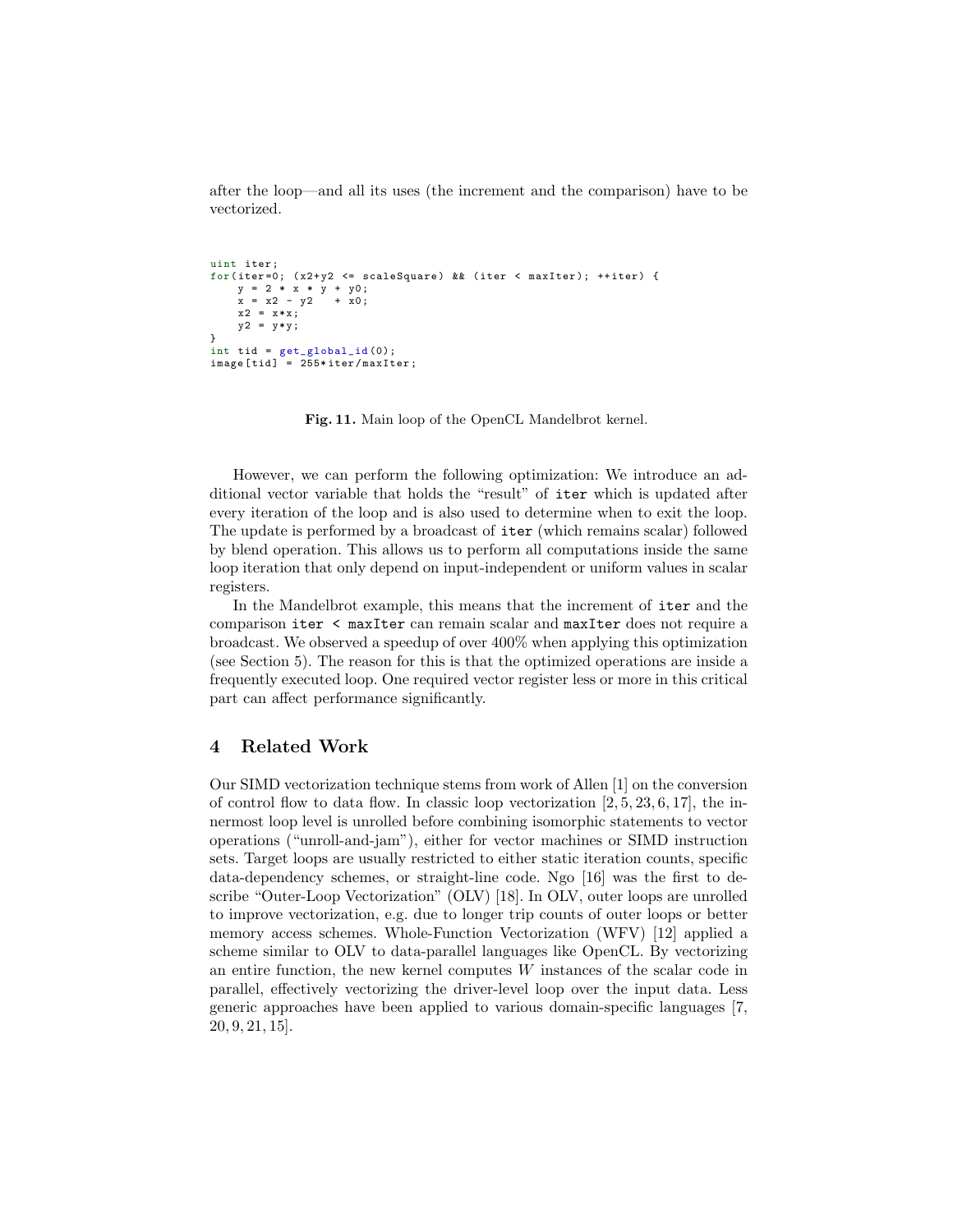The uniform value analysis was introduced as part of WFV. We are not aware of other related work that attempts to classify data-parallel code into uniform and varying instructions automatically. However, some data-parallel languages like ISPC [21] or the RenderMan Shading Language [4] have explicit keywords to enforce specific behavior where required. In languages like OpenCL [13] and CUDA [19] this is not necessary because the semantics of the kernel are given by the execution model.

The only prior work directly related to our divergence analysis that we are aware of is a technique that employs "branches-on-superword-condition-code" (BOSCC) introduced by Shin [22]. This technique reintroduces control flow into vectorized code to exploit situations where the predicates (masks) for certain parts of the code are entirely true or false at runtime. While this prevents unnecessary execution of code, it suffers from some overhead for the dynamic test and does not solve the problem of increased register pressure: the code still has to account for situations where the predicate is not entirely true or false. Our analysis can do better by providing the necessary information statically, which allows to retain the original control flow that does not require any blending. However, it is possible to benefit from both our optimizations and BOSCCs. The next section will evaluate both approaches.

An increasing number of OpenCL drivers is being developed by different software vendors for all kinds of platforms from GPUs to mobile devices. For comparison purposes, the x86 CPU drivers by Intel [10] and AMD [3] are most interesting. However, there is not much detail on the underlying implementations. Both drivers have in common that they build on LLVM and exploit all available cores with some multi-threading scheme. The Intel driver also performs SIMD vectorization similar to our implementation<sup>3</sup>. However, to our knowledge, it lacks analyses to retain uniform computations and control flow, an important source of performance (see Section 5).

Recently, The Portland Group released an x86 CPU driver for CUDA [26] that also makes use of both multi-threading and whole-function vectorization, but no implementation details are publicly available. MCUDA [25] is another x86 CPU implementation of CUDA that introduced the first "thread loop" based synchronization scheme. Their approach uses loop fission of the thread loop to remove barriers, which results in similar code as our approach if no barriers are inside loops. In that scenario however, MCUDA generates additional, artificial synchronization points at the loop header and before the back branch. This can impose significant overhead due to additional loading and storing of live variables. Jääskeläinen et al. [11] implemented a standalone OpenCL compiler that generates customized code for FPGAs and also uses this synchronization scheme. In contrast to our driver, they rely on the instruction-level parallelism of the FPGA design by duplicating kernel code  $W$  times instead of performing explicit SIMD vectorization. TwinPeaks [8] is an implementation of the OpenCL API that targets both CPUs and GPUs but does not perform aggressive code

 $^3$  We have no information about the AMD driver but suspect that no whole-function vectorization is used due to the inferior performance.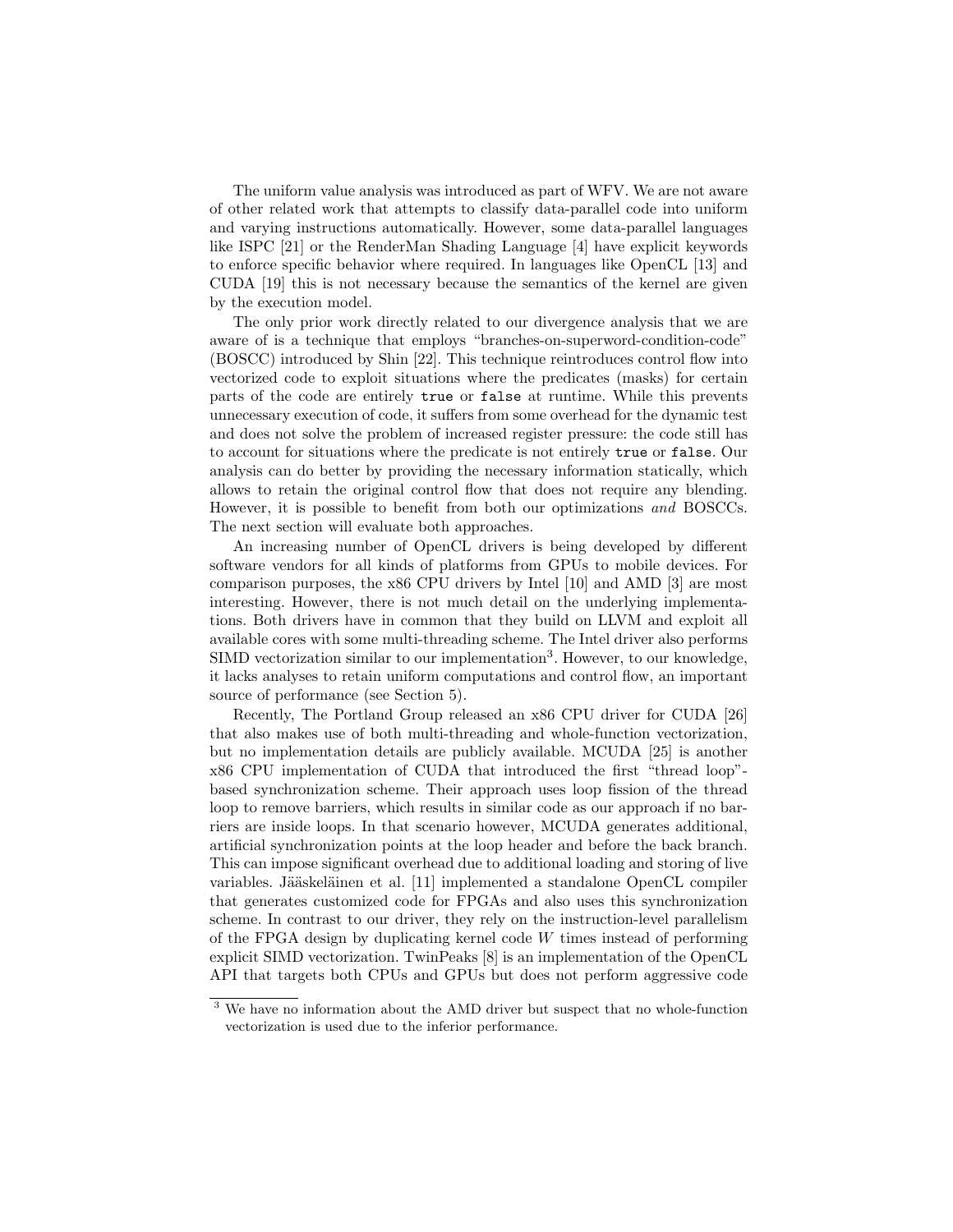OpenCL Kernel Performance (milliseconds)

| Application         | Input Size Scalar  |       |        |        | Naïve UniVal BOSCC UniCF Speedup |        |              |
|---------------------|--------------------|-------|--------|--------|----------------------------------|--------|--------------|
| <b>BitonicSort</b>  | 1,048,576          | 1,649 | 549    | 519    | 518                              | 519    | $1.00\times$ |
| <b>BlackScholes</b> | 16,777,216         | 2,743 | 713    | 672    | 672                              | 672    | $1.00\times$ |
| <b>DCT</b>          | 4.000 <sup>2</sup> | 732   | 1.100  | 857    | 857                              | 411    | $2.09\times$ |
| FastWalshTransform  | 134,217,728        | 9,852 | 13,317 | 13,450 | 13,451                           | 13,458 | $1.00\times$ |
| FloydWarshall       | 512                | 444   | 4,081  | 3,592  | 3,420                            | 3,603  | $1.00\times$ |
| Histogram           | $15,000^2$         | 1,575 | 1,703  | 1,454  | 1,469                            | 1,266  | $1.15\times$ |
| Mandelbrot          | $8,192^2$          | 4,136 | 8,114  | 1,724  | 1,727                            | 1,725  | $1.00\times$ |
| MatrixTranspose     | $12,000^2$         | 2,295 | 2,378  | 1,599  | 1,599                            | 1,600  | $1.00\times$ |
| NBody               | 19,968             | 3.768 | 2,099  | 1,410  | 1,408                            | 1,035  | $1.36\times$ |

Table 1. Median kernel execution times of our OpenCL driver in different configurations for different applications (no multi-threading, 50 iterations). The row "speedup" shows the effect of our divergence optimizations, comparing "UniCF" to "UniVal" (95% confidence level).

transformations. Their synchronization scheme uses custom implementations of  $\text{setimp}()$ /long $\text{imp}()$  whereas our driver modifies the kernel code directly, storing only the live values instead of blindly saving registers. Clover [24] is an open source OpenCL driver on top of Gallium3D which implements synchronization with POSIX contexts. Both TwinPeaks and Clover do not employ WFV.

### 5 Experimental Evaluation

Our OpenCL driver is based on the LLVM compiler framework [14] and the AMD APP SDK [3]. We did not attempt to implement the full OpenCL 1.1 API rather than a sufficiently complete fraction to run benchmarks from the APP SDK. If necessary, the benchmarks were modified to only use scalar values instead of the OpenCL built-in vectors to allow for automatic vectorization. All experiments were conducted on a Core 2 Quad at 2.8 GHz with 4 GB of RAM running Windows 7. The vector instruction set is Intel's SSE 4.1, yielding a SIMD width of four 32 bit values. The machine ran in 64 bit mode, thus 16 vector registers were available.

We report kernel execution times of our driver in different configurations and compare to Intel's [10] and AMD's [3] CPU driver. Each measurement shows the median of 50 individual runs per configuration per benchmark without warm-up. Although the machine was not rebooted after every run, the numbers reported here are as realistic as possible for one cold-started, arbitrary run of the application. In addition, we conducted tests that ensure significance of our results using the "SpeedUp Test" [27].

#### 5.1 Benchmarks

Table 1 shows the runtime performance of a diverse set of applications in different configurations: The first configuration ("scalar") performs no vectorization,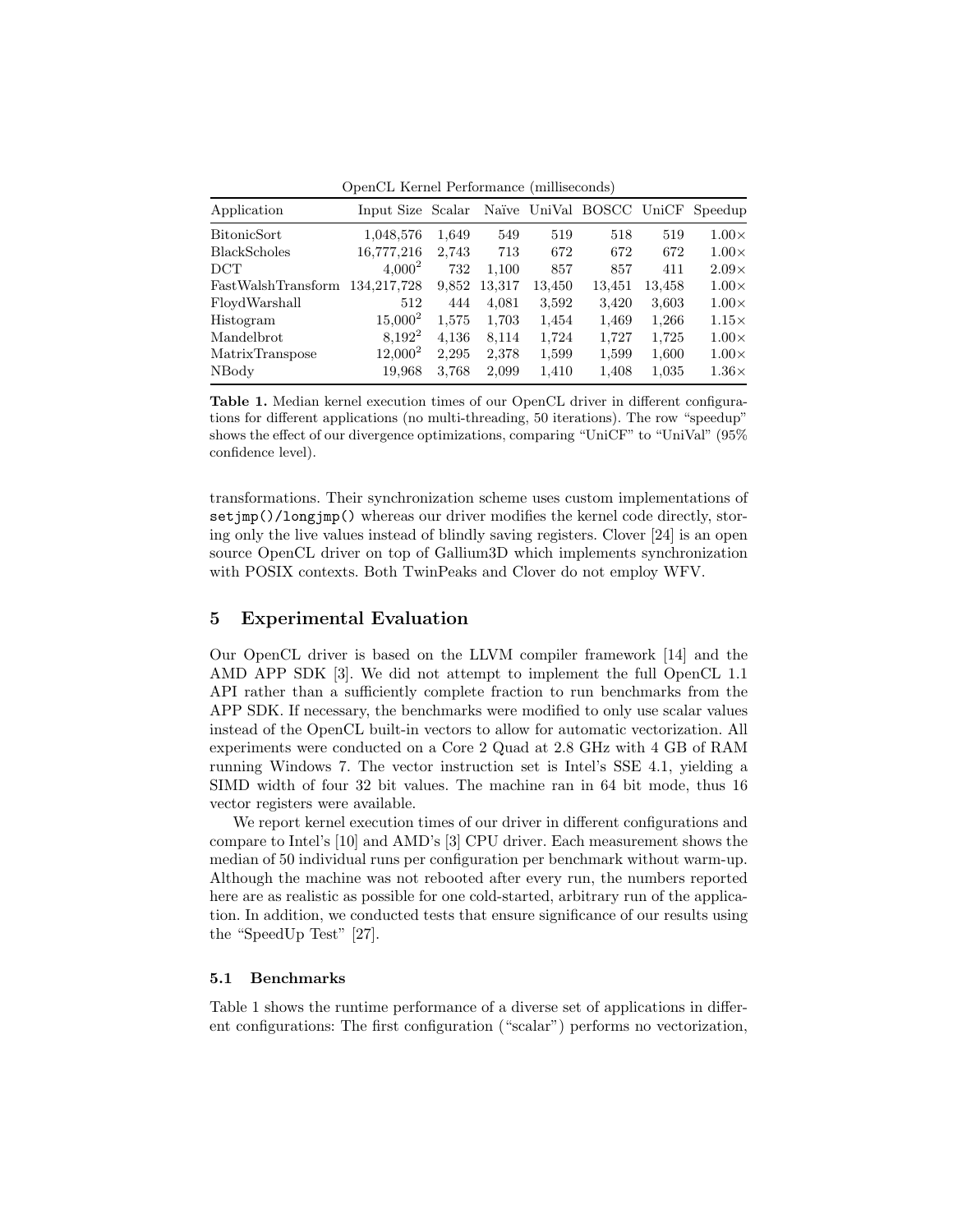| $\rm VecOCL$ | Intel  | AMD    | Speedup vs Intel             |
|--------------|--------|--------|------------------------------|
| 164          | 1,170  | 47,271 | $7.13\times$                 |
| 241          | 329    | 717    | $1.37\times$                 |
| 201          | 350    | 693    | $1.74\times$                 |
| 4,944        | 6,661  | 8,601  | $1.35\times$                 |
| $934(148^*)$ | $525*$ | 471    | $0.56\times(3.55\times^{*})$ |
| 387          | 1,178  | 527    | $3.07\times$                 |
| 632          | 1,930  | 29,045 | $3.05\times$                 |
| 1,072        | 2,933  | 10,748 | $2.74\times$                 |
| 343          | 676    | 1,253  | $1.97\times$                 |
|              |        |        |                              |

OpenCL Kernel Performance (milliseconds)

Table 2. Median kernel execution times of our OpenCL driver (VecOCL, vectorized and multi-threaded) compared to the proprietary drivers of Intel and AMD. Values marked with an asterisk are execution times without WFV: for FloydWarshall, the Intel driver does not perform vectorization. We obtain an average speedup factor of the median of over 2.5 against the Intel driver at a confidence level of 95%.

so the kernel is executed sequentially. The "naïve" configuration performs vectorization without retaining uniform values and with complete linearization. The "UniVal" configuration linearizes all control flow, but retains uniform values where possible. The "UniCF" configuration additionally employs our analysis, leaving non-divergent control flow intact. "BOSCC" refers to the "UniVal" configuration with additional insertion of BOSCCs.

The overall observation is that performance increases with the addition of analyses and optimizations (from left to right in Table 1). Retaining uniform values proves to be effective for all of the benchmarks with an average speedup factor of 1.21. Retaining non-divergent control flow helps most in presence of loops with non-divergent exits as in DCT, Histogram, and NBody. These benchmarks profit from the reduced overhead of mask and blend operations and retained control flow, which results in speedup factors of 2.09, 1.15, and 1.36. As expected, there is no effect on benchmarks that do not have any non-divergent control flow, such as BitonicSort, BlackScholes, or MatrixTranspose.

Table 1 also shows numbers of a configuration that does not use our divergence analysis but inserts BOSCCs after linearization. It can be observed that this technique does not impact performance largely (only FloydWarshall runs 5% faster) in contrast to the configuration which makes use of our divergence analysis. This is mostly due to the fact that BOSCCs do not help in presence of loops, which are the hot spots in most of the benchmarks: a loop always has to be executed as long as any instance is still iterating. Introducing BOSCCs does not help here, whereas our optimizations can remove blend and mask operations if all loop exits are non-divergent. When combining all techniques, we match the performance of the "BOSCC"-configuration for FloydWarshall, all other benchmark results remain unchanged from "UniCF".

The Mandelbrot benchmark additionally profits from the special optimization described in Section 3, which resulted in a reduction of the kernel execution time from 8.1 seconds to 1.8.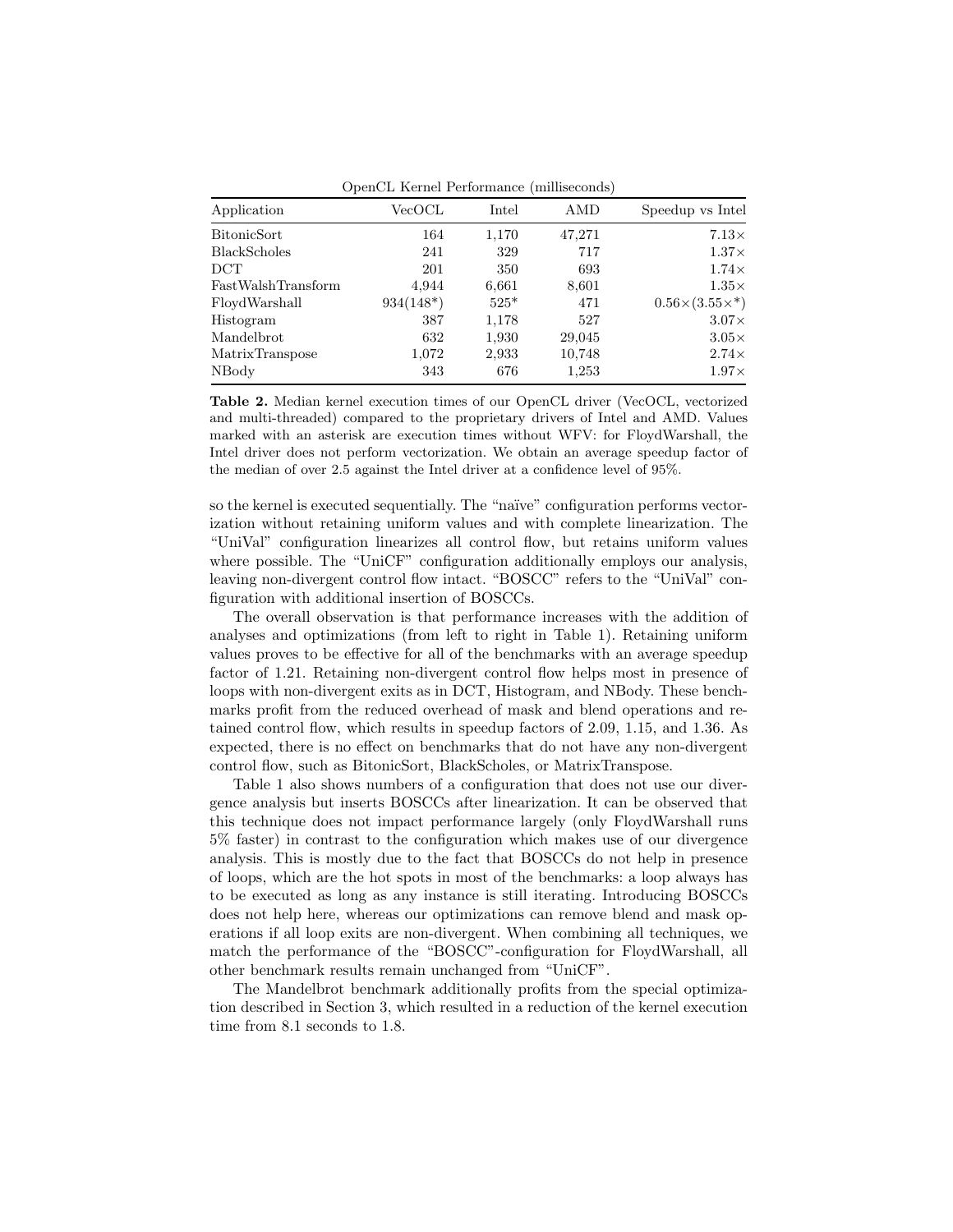It is also important to note that naïve vectorization is often inferior to scalar execution (DCT, Histogram, and MatrixTranspose), which highlights the importance of additional optimizations. Despite our efforts, there are still benchmarks that are not suited for vectorization such as FastWalshTransform and Floyd-Warshall, which are dominated by random memory accesses.

For a fair comparison against Intel's and AMD's drivers we implemented a naïve, unoptimized multi-threading scheme that uses OpenMP. Table 2 shows that our custom driver significantly outperforms both drivers in all test-cases (statistically significant with a confidence level of 95%).

# 6 Conclusion

Whole-function vectorization of kernels is the technique of choice to achieve maximum performance of data-parallel languages on CPUs. However, naïvely vectorizing all code can greatly limit the benefits due to the possibly large overhead of control-flow to data-flow conversion. We presented key techniques to reduce this overhead based on the analysis of divergent control flow.

In addition, we described code generation techniques to reduce the overhead that is inherent to data-parallel languages like OpenCL and CUDA: we integrated parts of the driver code into the kernel and used a novel synchronizationscheme based on continuations to enable aggressive optimizations.

Our techniques have proven to be successful on a variety of different benchmarks, significantly outperforming proprietary drivers by Intel and AMD.

We are aware of the fact that we did not provide a formal proof of our transformations. However, proving correctness requires a formal semantics of a data-parallel language such as OpenCL which has not been developed yet. Such a semantics would also enable a more formal definition of divergence. We leave this for future work.

# Acknowledgement.

This work is part of the ECOUSS project and has been funded by the German Ministry for Education and Science (BMBF) and the Intel Visual Computing Institute Saarbrücken. The authors would like to thank Christoph Mallon and Daniel Grund for insightful discussions about control-flow divergence. Furthermore, we thank Roland Leißa and the anonymous reviewers for their helpful comments and remarks.

### References

- 1. Allen, J.R., Kennedy, K., Porterfield, C., Warren, J.: Conversion of control dependence to data dependence. In: POPL. pp. 177–189. ACM (1983)
- 2. Allen, R., Kennedy, K.: Automatic translation of FORTRAN programs to vector form. ACM Trans. Program. Lang. Syst. 9(4), 491–542 (1987)